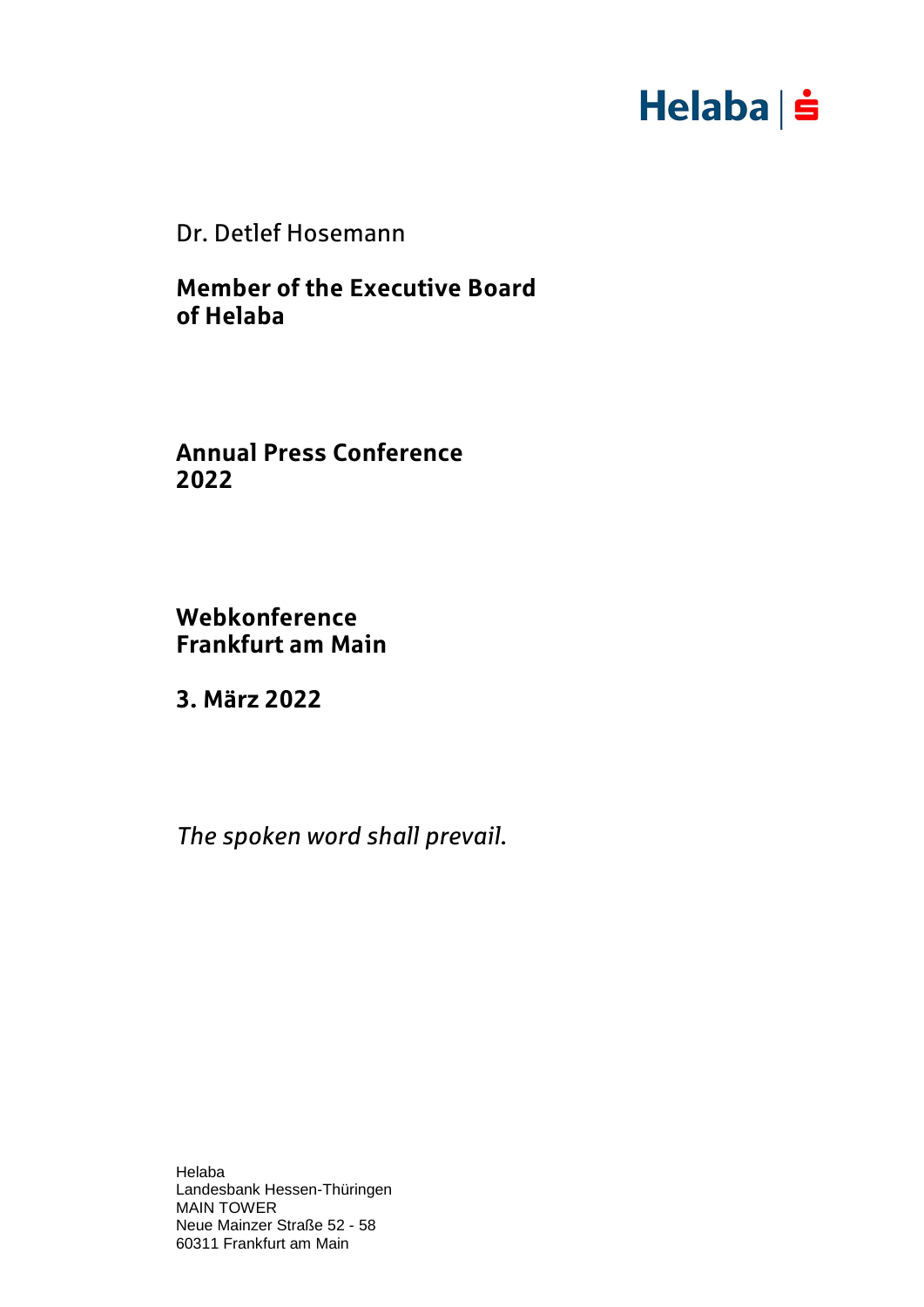Hello everyone and a very good morning from me as well. Following on from the presentation and assessment of our consolidated net earnings by Mr Groß, I would now like to share with you a more detailed insight into our credit portfolio and risk provisioning.

Helaba's **total lending volume**, which comprises borrowing facility drawdowns and committed credit lines, increased from 215 billion euros in 2020 to 221 billion euros in 2021.

At the same time, the breakdown of our portfolio remained almost unchanged. Once again, we were able to expand our business with the public sector, our largest group of customers. With a credit volume of 69 billion euros, the share of lending here as a proportion of our total credit portfolio grew by two percentage points to 31 percent. In addition, corporates, whose share was unchanged at 25 percent and commercial real estate, at 19 percent (previous year: 20 percent), continue to rank among our most important customer groups.

With regard to the geographical distribution of our activities, the focus lies increasingly on the German market. At 69 percent, the proportion of German business rose by 3 percentage points compared to 2020.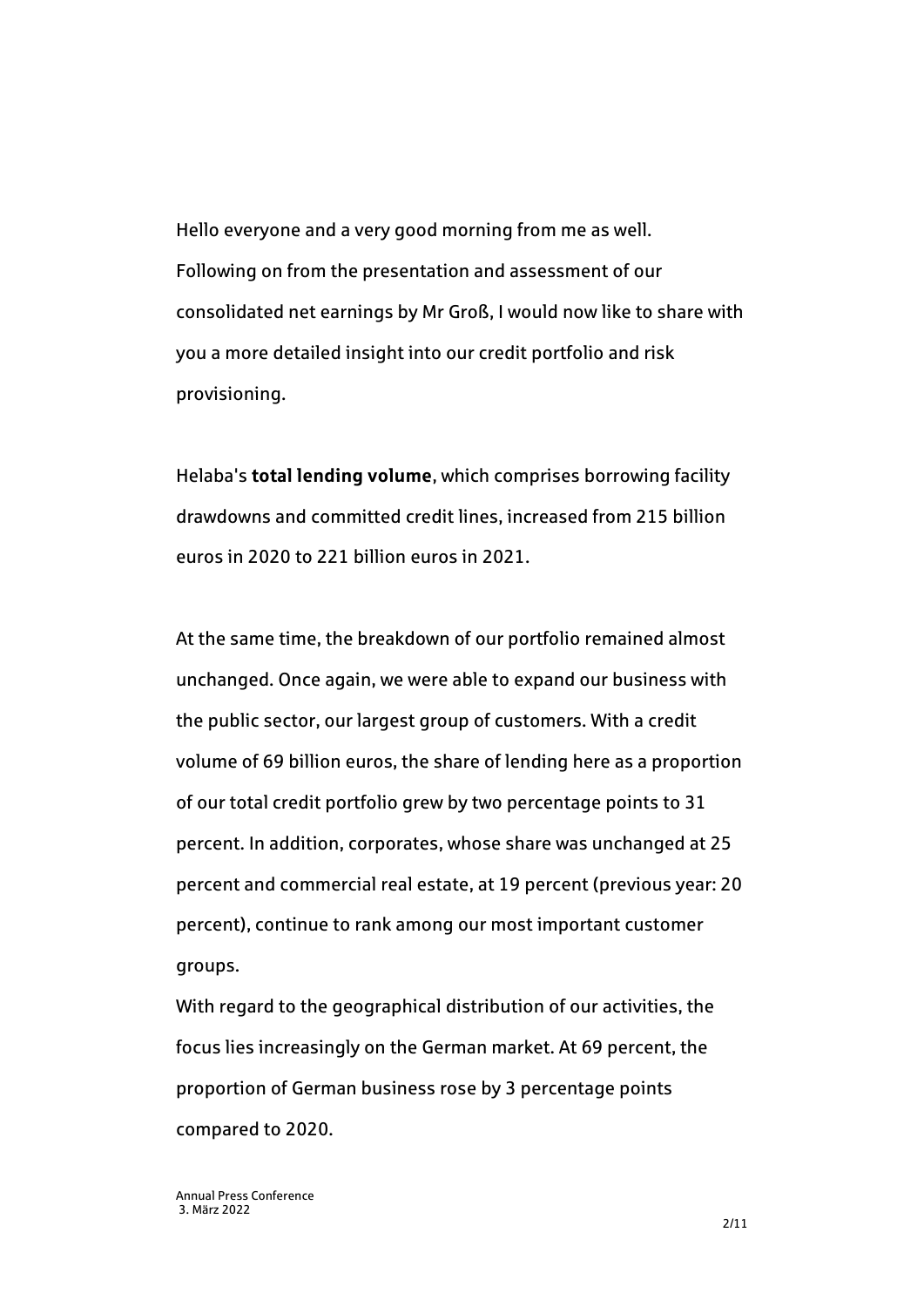Consequently, our credit portfolio remains broadly diversified with an even stronger emphasis on our home market of Germany.

This distribution is also positively reflected in terms of **total credit volume by default rating category**.

As you can see, 95 percent of our total lending volume is associated with excellent to satisfactory credit ratings. For the most part, the percentage distribution of the rating structure remains stable. However, the increase in the share of public sector lending is offset by a previously anticipated pandemic-related deterioration in portfolios at risk of default compared to the previous year. As a result, this led to a rise in the NPL ratio to 0.8 percent - which nevertheless remains at a low level. The main factors behind this development were the aircraft finance and retail property subportfolios which reflect the significant impact of the COVID-19 pandemic. Overall, non-performing exposures account for 1.3 billion euros out of a total of 169 billion euros in loans and advances, in other words the consolidated net and gross book value of assets in the scope of the EBA's supervisory financial reporting (FINREP). In our view, this is further evidence that the quality of Helaba's credit portfolio remains very good.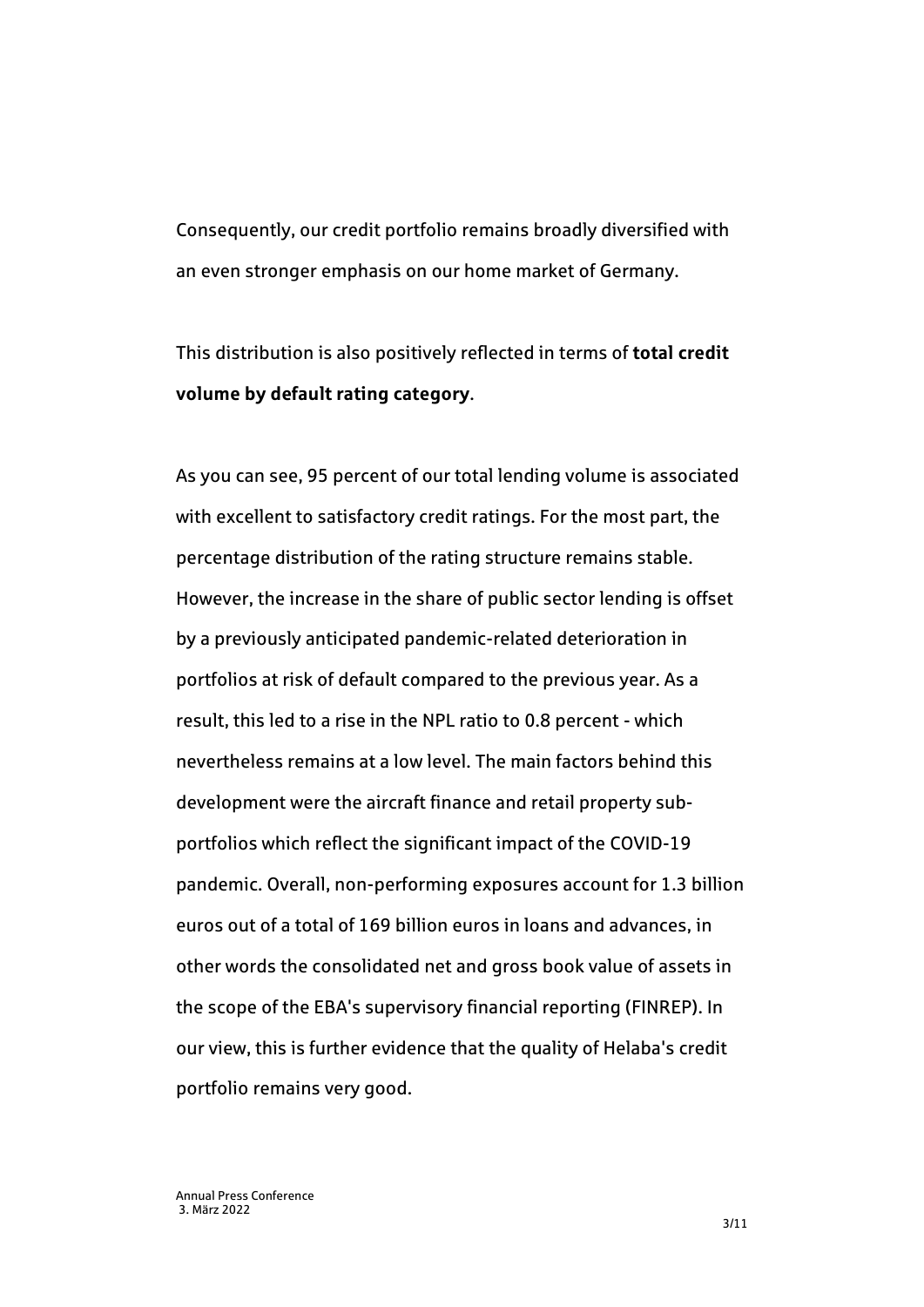Ladies and Gentlemen,

The impact of the COVID-19 pandemic was also felt in the 2021 financial year. The pandemic was compounded during the year by other macroeconomic challenges, such as supply chain bottlenecks, rising commodity and energy prices and inflationary pressure. We have responded to these developments in the scope of our risk management activities. For instance, we continue to closely monitor sectors and portfolios that are particularly affected. So far, however, the number of actual credit defaults has been low thanks to the good quality of our portfolio.

As I mentioned before, our loan portfolio is heavily focused on corporate borrowers from Germany. For this reason, continued government support measures and liquidity facilities have had a positive effect. Despite this, however, additional credit defaults are to be expected in light of the ongoing economic fallout from the COVID-19 pandemic as well as continued macroeconomic uncertainty. That is why we have taken steps to mitigate this risk. Having significantly increased our **risk provisioning** in 2020 to -305 million euros, we have once again set aside an adequate level of loan loss provisions for 2021 of -207 million euros.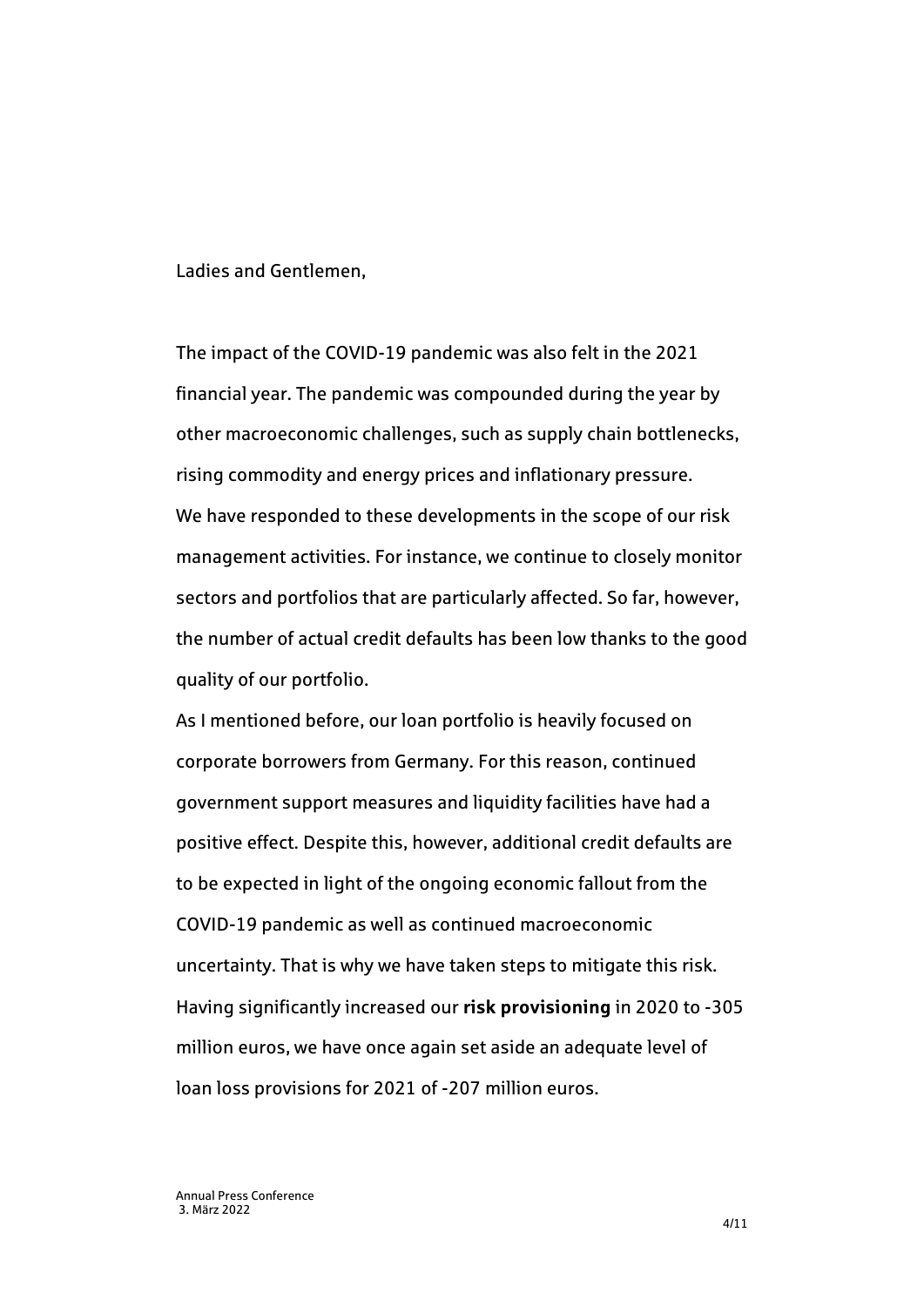Having previously made substantial additions to stage 2 portfoliobased risk provisioning in 2020, in 2021 we once again allocated a significant amount of stage 2 provisions. The latter include a management adjustment of 113 million euros. The sharp rise in stage 3 impairments from -53 to -117 million euros falls within a range that we had anticipated.

When **examining the segments**, it is evident that the net additions to loan loss provisions are largely attributable to the Real Estate, Corporates & Markets and Other segments. We pointed out a year ago that only a very small amount of 4 million euros had been allocated to the Real Estate segment and that we expected this figure to rise significantly in 2021. We had therefore anticipated an increase in net additions in the Real Estate segment to -86 million euros and, as I explained earlier, this is predominantly a result of pandemic-induced effects in the retail property sub-portfolio. Risk provisioning in the Corporates & Markets segment amounted to -48 million euros, compared to -63 million euros in 2020. In common with previous years, we have allocated the management adjustment to the Other segment.

Overall, the marked reduction in net allocations to risk provisioning is also mirrored in the risk costs. **Risk provisioning expenses** in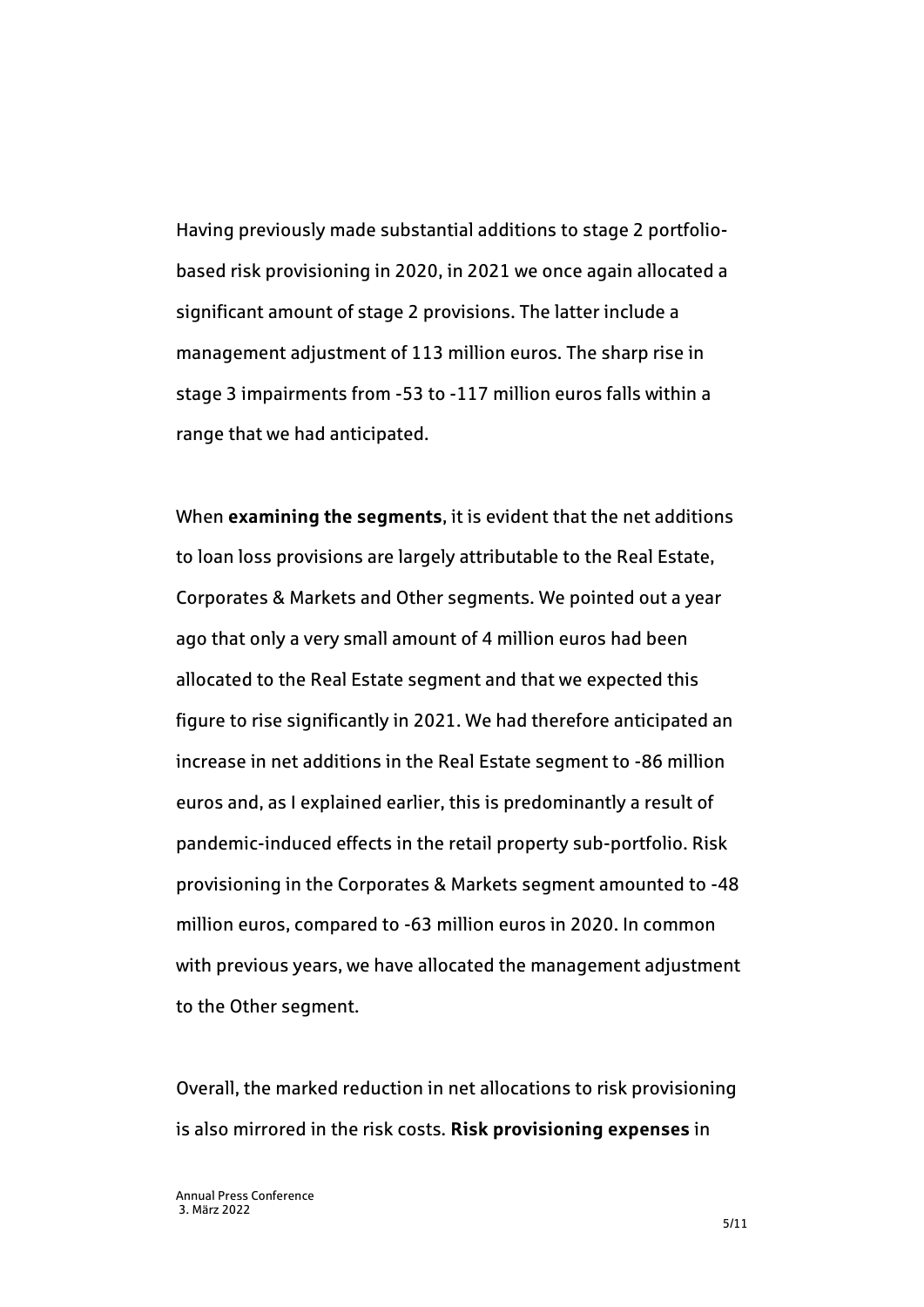relation to RWAs of counterparty risks fell sharply by one third from 60 to 40 basis points. This is equivalent to a cost of risk of 30 basis points in respect of loans and advances to customers, excluding public-sector receivables. In 2020, the cost of risk was 43 basis points.

Despite lower net additions, we have continued to ensure an adequate level of risk provisioning for 2021.

I would now like to take a more in-depth look at two specific portfolios.

With a total volume of 36.5 billion euros (previous year: 36.1 billion euros), our **Real Estate Finance portfolio** is a well-balanced and high-quality portfolio, both in terms of usage type and regional distribution. Collectively, residential, office and logistics properties account for almost three quarters (74%) of the portfolio. These usage types continue to be less affected by the impact of the COVID-19 pandemic. In contrast, the retail property sub-portfolio has been placed under special observation.

We considerably scaled back our exposure to retail property compared to 2020 by reducing our loan portfolio to 6.5 billion euros (2020: 7.4 billion euros). As a result, the share of retail as a proportion of the total Real Estate Finance portfolio has fallen by 3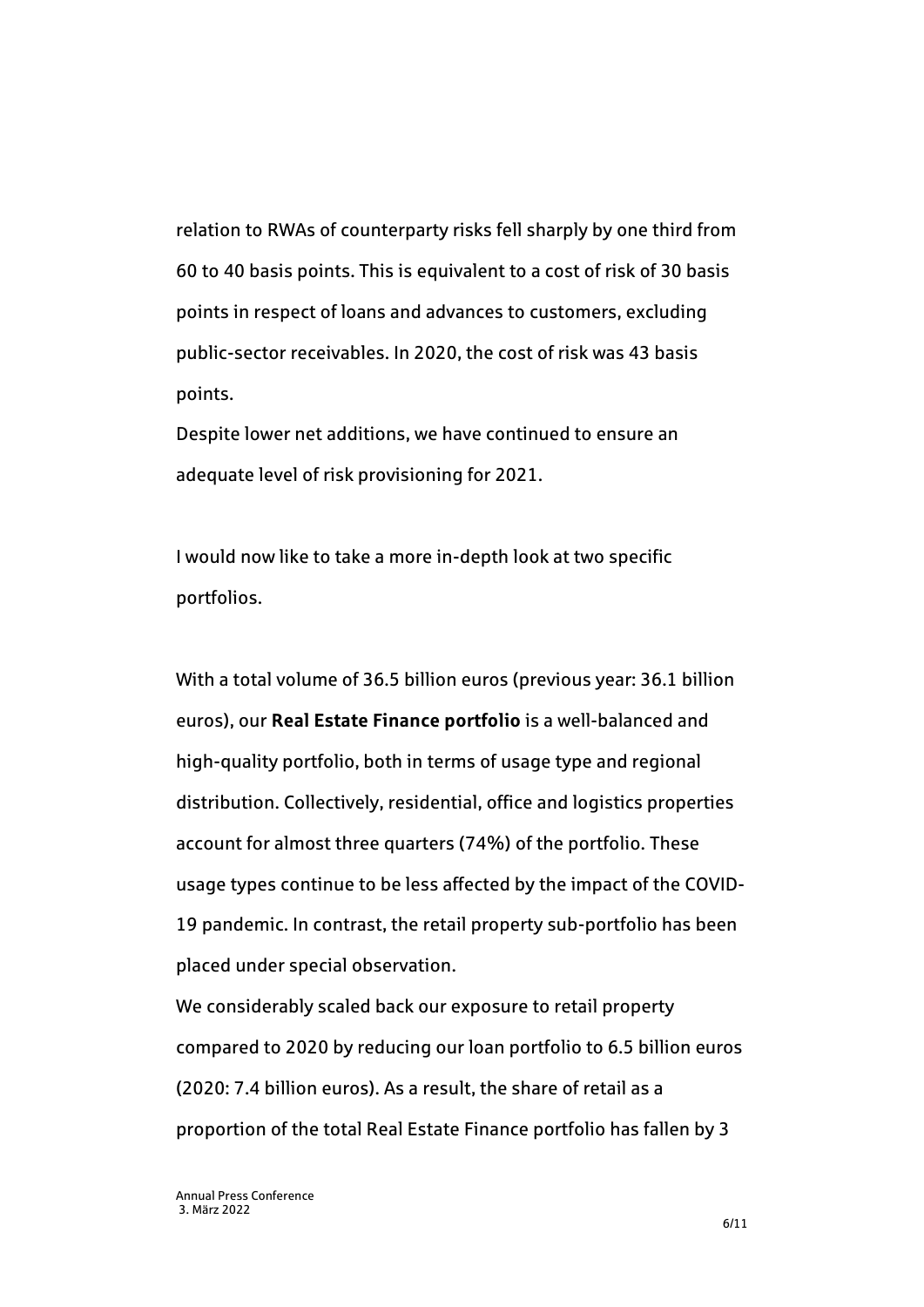percentage points to 18% (2020: 21%). This reflects adjustments we made to our credit risk strategy and to the focus of our acquisition strategy last year. The future performance of retail depends heavily on the further pace of economic recovery in addition to the ongoing trend away from bricks-and-mortar towards e-commerce. Although consumer spending is likely to pick up as pandemic restrictions are lifted, this market segment will remain under pressure. Depending on the location, competition, concept and market positioning of the respective mall, rents and market values can be expected to decline.

However, we believe that retail properties in prime locations with the right mix of uses will continue to be a "worthwhile asset class" in the future.

In terms of risk provisioning, we benefit from the fact that our current portfolio already mainly consists of properties in prime inner-city locations within major metropolitan areas.

With a total volume of around 50 billion euros, the **Corporate Banking & Asset Finance portfolio** remained almost unchanged compared to the previous year (50.5 billion euros).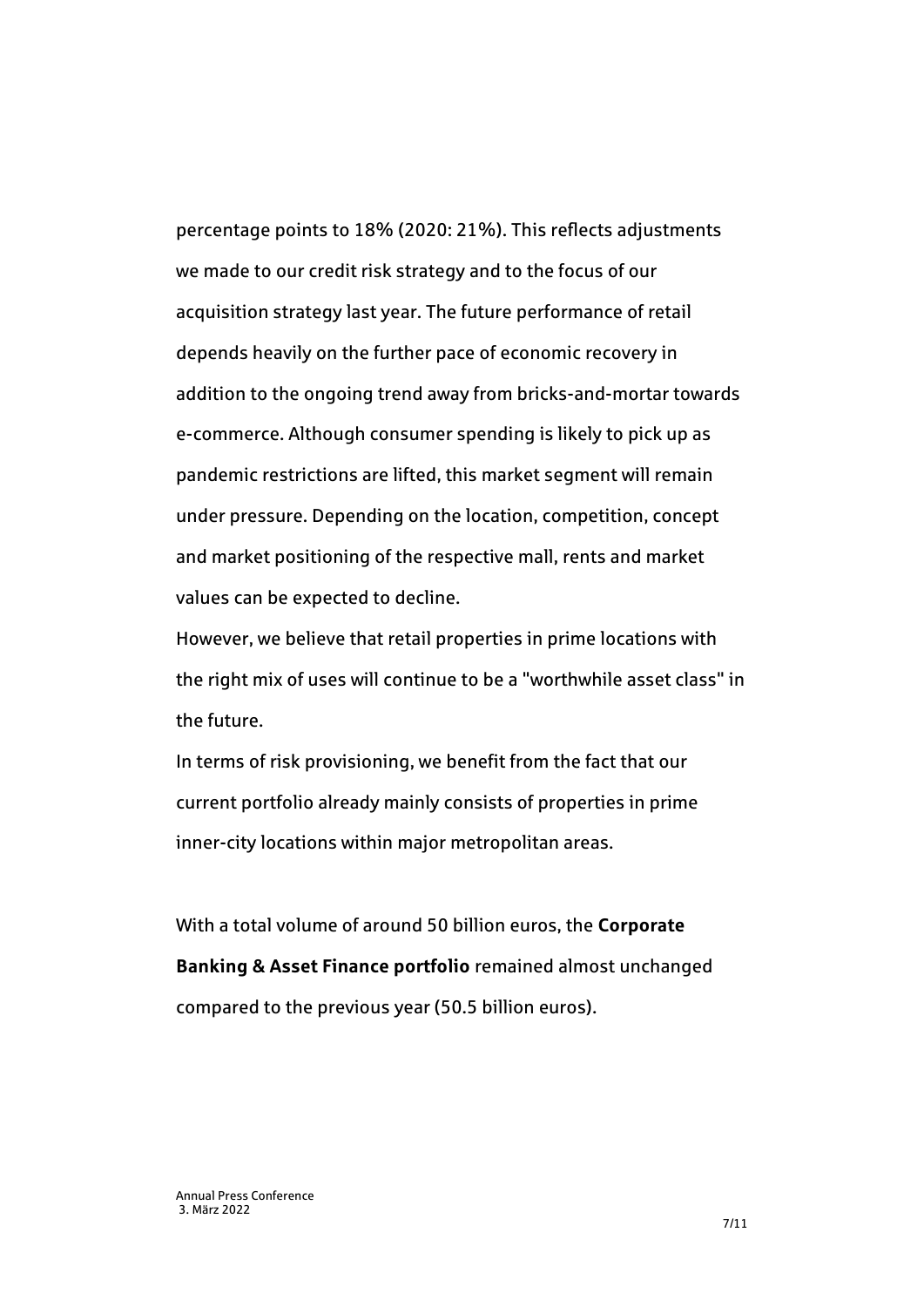Germany forms the regional focus of the portfolio, which consists of various sub-portfolios. Corporate Loans & Lease Finance is still the largest sub-portfolio with a share of 37 percent or 18.4 billion euros (2020: 21 billion euros), followed by Asset Backed Finance with 17 percent or 8.5 billion euros (2020: 8.7 billion euros) and Project Finance with 17 percent or 8.4 billion euros (2020: 7.7 billion euros). In our asset-backed finance business, we underwrite trade receivables for our corporate clients within the scope of factoring activities. In project finance, we mainly support clients in the development and expansion of renewable energy projects. We have identified the aviation sub-portfolio as being particularly impacted by COVID-19.

Our **aircraft finance portfolio**, which amounts to 2.4 billion euros and which we reduced by a significant 500 million euros compared to the previous year, continues to be severely encumbered by the effects of the pandemic. Although air travel has now picked up again, many airlines implemented their own cost-cutting programmes and downsized their fleets considerably in the course of 2021 alongside measures by the government to provide financial support. With regard to our aircraft finance portfolio, it should be noted that the aircraft fleets that we finance are mainly composed of types which our analysis suggests have potential for long-term use and will therefore remain in demand.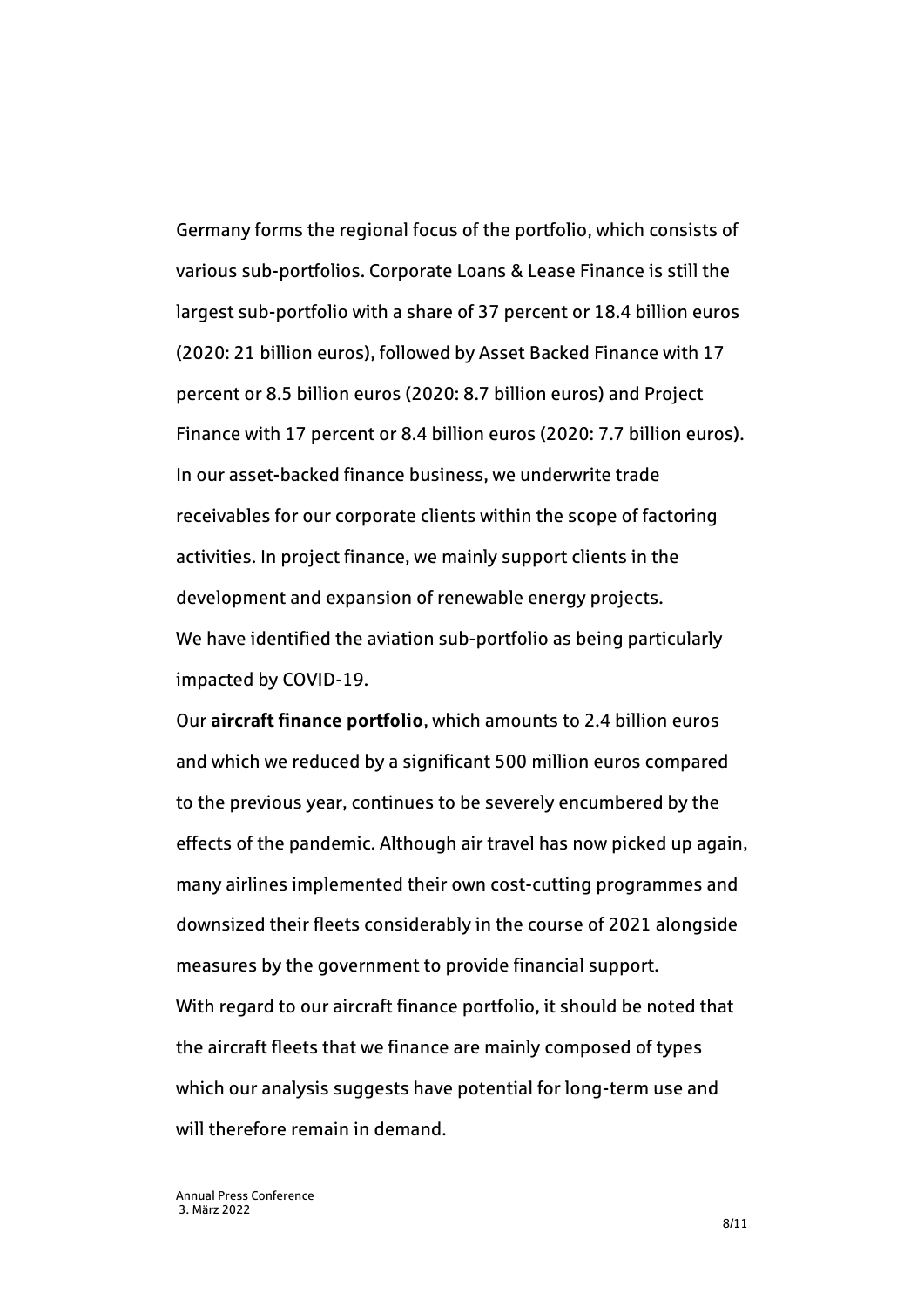Needless to say, we are currently very concerned about the war in Ukraine.

With regard to our credit risk, it is important to stress that Helaba's exposure in Russia and Ukraine is extremely low. We have been steadily scaling back our activities in Russia and Ukraine for many years. What is more, as of last week we suspended all new business with Russia. At present, our net exposure in both countries together runs into the low double-digit million range and mainly consists of export and trade finance. We have already factored in the risks for these items and have set aside a general loss provision for them in our annual financial statements.

However, not only are we actively managing the risks arising from the war in Ukraine but we are also providing out full support to the relevant authorities in implementing all embargos and sanctions. As Mr Groß has already mentioned, as one of the largest payment transaction providers, we have a key role to play here. In this regard, the use of sanctions lists in the bank's technical systems is a routine and well-established process.

Regardless of our very low direct exposure, we are well aware that new risks may emerge as a result of second and third-round effects of the war in Ukraine and the subsequent sanctions. In this respect,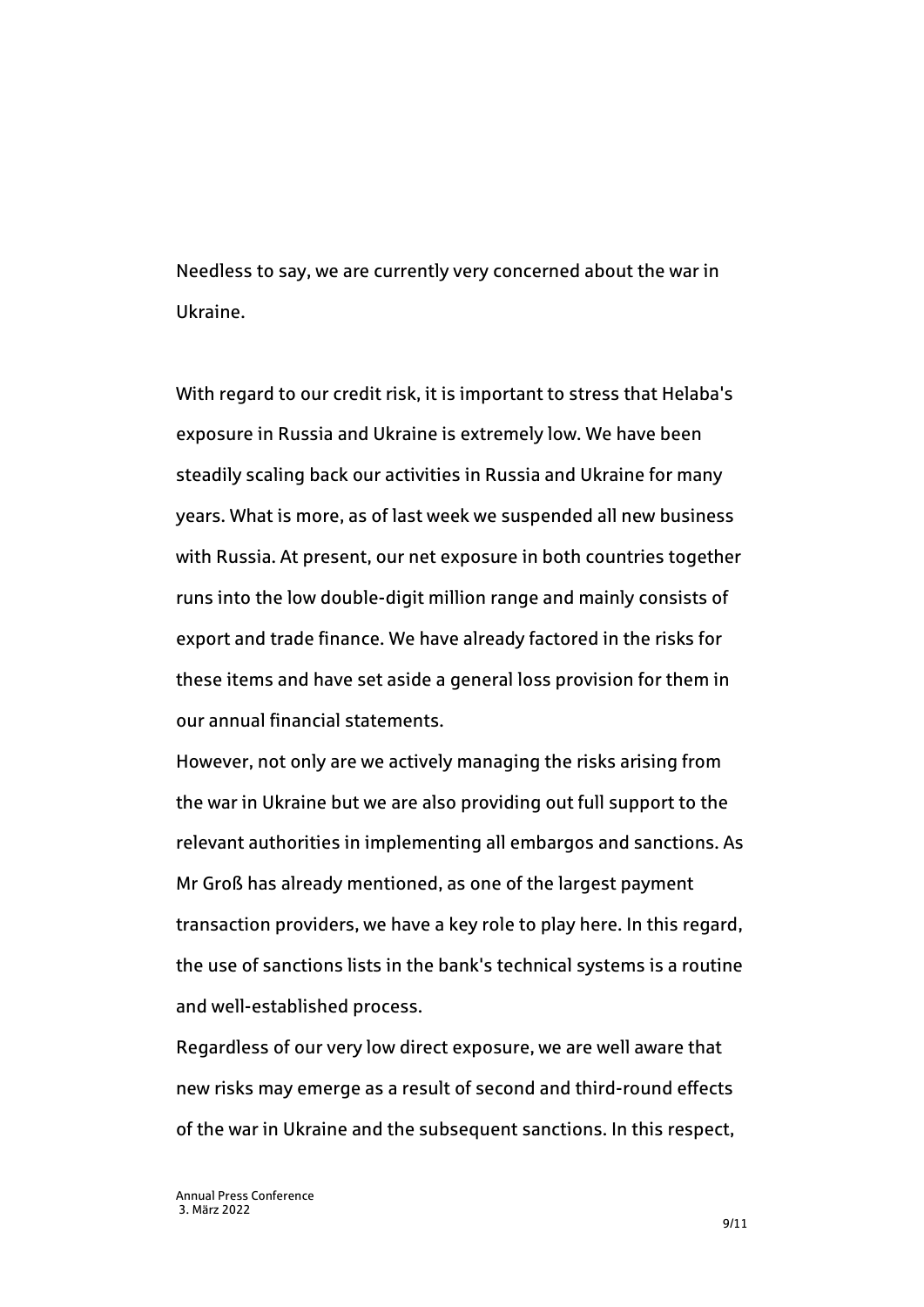we are currently in the process of analysing the possible impacts of the sanctions on our credit portfolio and are monitoring, in particular, those groups of customers with strong business ties to Russia, Ukraine and neighbouring regions. Finally, we are constantly assessing the potential consequences of the war in Ukraine on Helaba's profitability.

## Ladies and Gentlemen,

To date, Helaba has successfully navigated the challenges posed by the COVID-19 pandemic. Our very encouraging performance in the 2021 financial year as a whole is based on the persistently high quality of our credit portfolio. The increase in credit defaults is in line with expectations and is manageable. The NPL ratio remains at a low level of 0.8 percent. Given an overall decline in net allocations to risk provisioning, the management adjustment of 113 million euros represents almost half of loan loss provisions in 2021. Nevertheless, in view of continued uncertainty, especially due to the war in Ukraine, further inflation developments, the future course of the pandemic and supply chain constraints, conditions for 2022 will remain challenging. Despite this, we are well prepared for these factors and are actively managing the risks of those sectors that are affected by them. In this way, we are in a position to react effectively

to further developments as they arise.